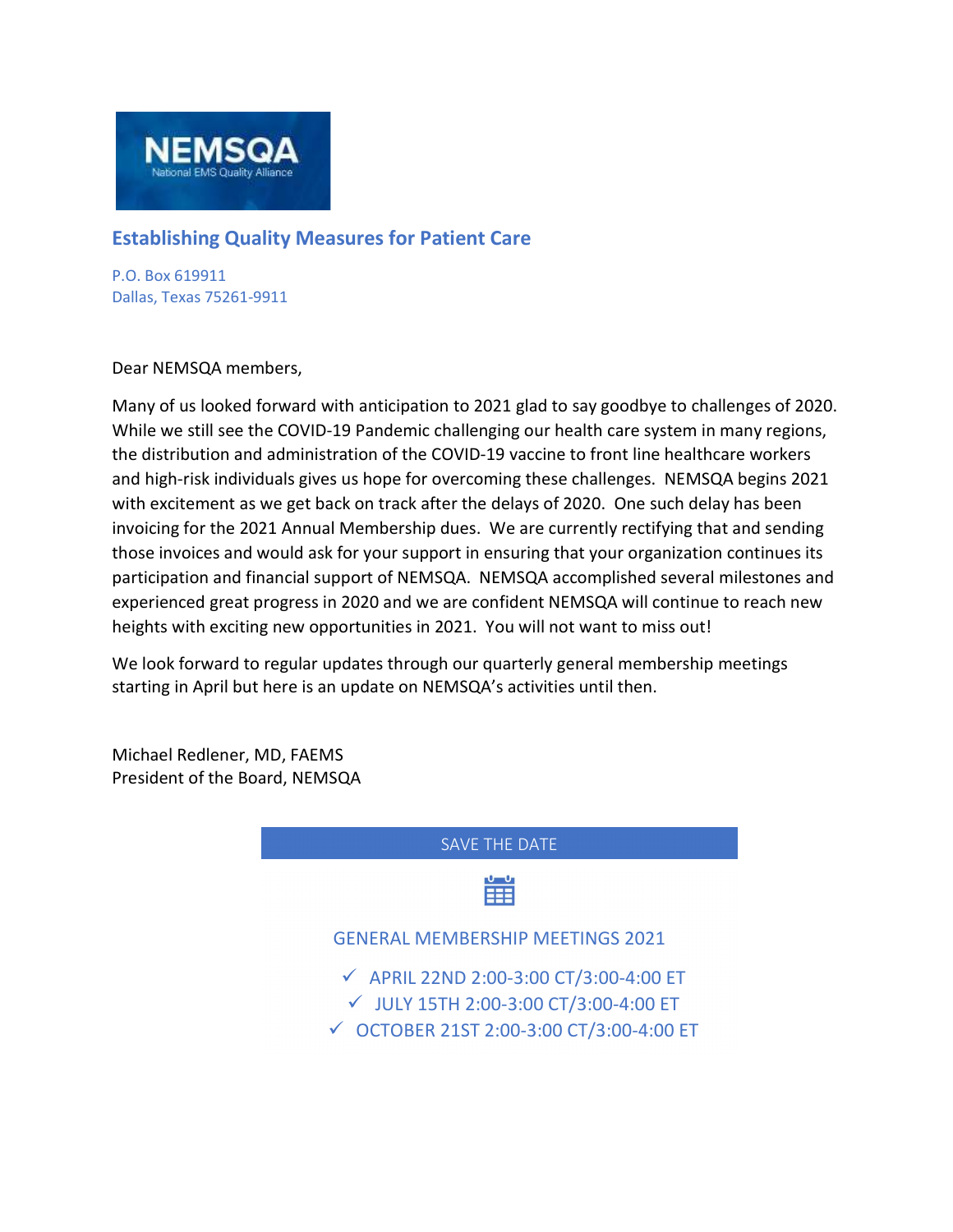# NEMSQA Highlights

## Staff Updates

NEMSQA welcomes Sheree Murphy as the Executive Director for NEMSQA. Sheree comes to us with 15 years of experience working in quality improvement, systems of care and strategic partnerships. In her previous roles she has worked with a variety of healthcare stakeholders including hospitals and health systems, EMS providers, and departments of health on initiatives including measure development and alignment as well as quality data and reporting. She also planned and managed the implementation of private and government grant funded system of care initiatives for cardiovascular disease and stroke. Sheree's support will help us to focus on strategic vision and planning for the future of NEMSQA.

#### F.A.I.R Project Update

The FAIR project has accelerated and recently completed the measure specification phase. At the end of 2020 we completed the initial classification, harmonization, and prioritization to select measures that would move to measure development. All NEMSQA members were invited to participate in 2 workgroups that completed the research and specification components of NEMSQA's measure development process. The Evidence Based Guidelines & Literature Review Working Group reviewed and scored guidelines and evidence to determine if there enough support for further development of the measure and the Measure Specifications Working group detailed the technical specifications for the measures. We thank those of you who have volunteered to support this effort through joining the workgroups. The next phase is the launch of public comment to get community input on the measures. We look forward to your participation.

#### NEMSQA Webinar

NEMSQA hosted its first webinar on December 3, 2020, EMS Performance: NEMSQA Quality Measures. The webinar reviewed the background, history and process for development of the NEMSQA EMS Quality Measures and the benefit of implementation of quality measures in EMS. The webinar concluded with practical steps to choosing and implementing quality measures with real-life case example of the quality measures in action. The webinar was recorded and is posted to the NEMSQA website https://www.nemsqa.org/resources/. We look forward to planning follow-up webinars as we seek to support implementation of the NEMSQA EMS measures.